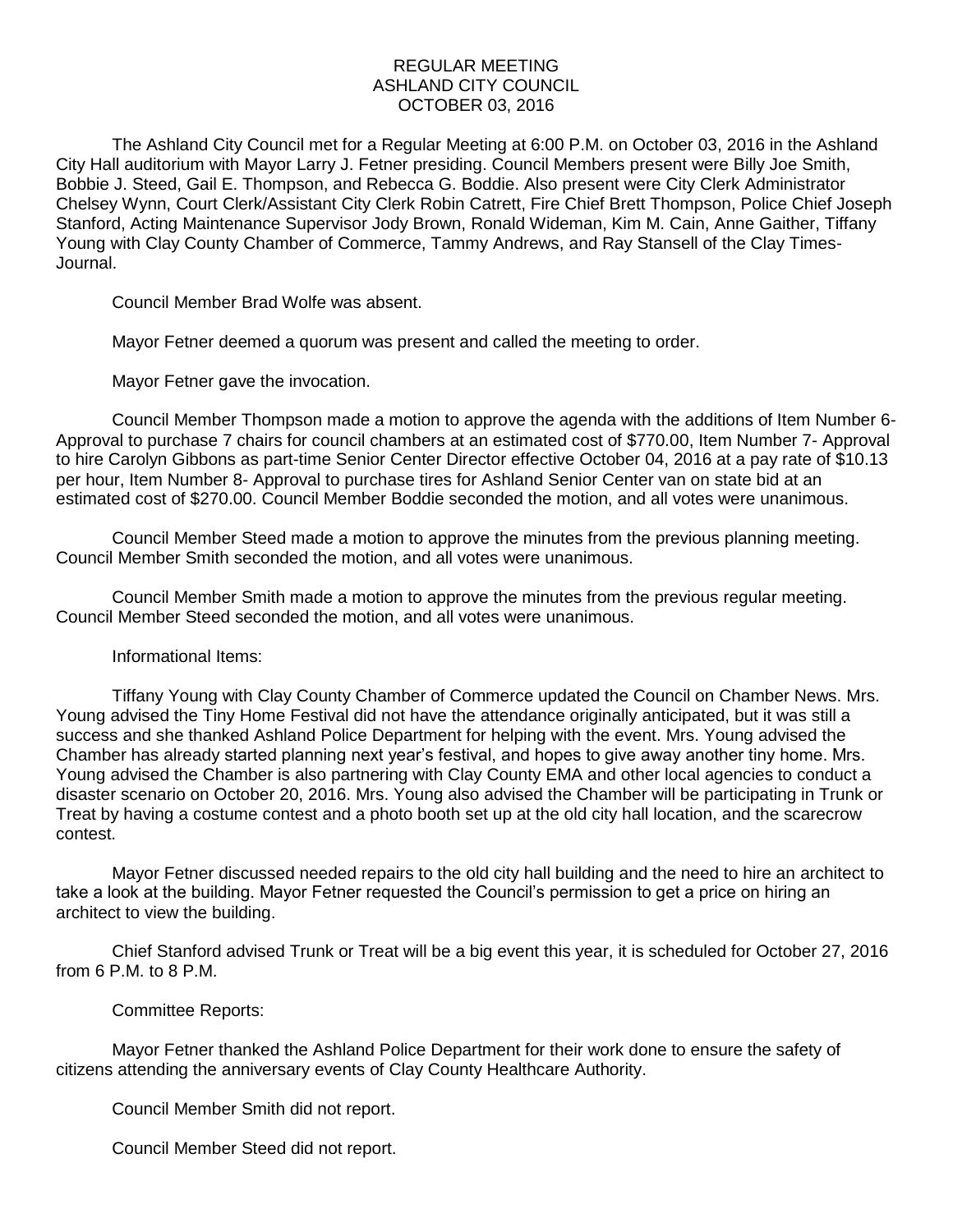Council Member Thompson requested a time frame on the relocation of the Ashland Water Department.

Council Member Boddie did not report.

City Clerk/ Administrator did not report.

Police Chief Stanford reported department plans for Ashland Police Department's new location in Ashland City Hall have been drawn, and will be at city hall if anyone wants to view them. Chief Stanford requested approval of those drawings be added to the next meeting agenda.

Fire Chief Thompson reported the Fire Department conducted fire education at Clay Christian Academy last week, and they will be at Ashland Elementary this week. Fire Chief Thompson advised the Fire Department has responded to several medical calls over the past few weeks.

Acting Maintenance Supervisor Brown reported grass cutting has slowed down allowing the department to work on other projects, including a culvert on Owens Road. Supervisor Brown reported the Maintenance Department started its bush hogging route this week. Supervisor Brown advised the Maintenance Department hopes to have the swing set and flag pole project completed as soon as possible. Supervisor Brown reported issues with the backhoe that will need to be addressed.

## New Business:

Council Member Thompson moved to approve the bills received since the last council meeting in the amount of \$11,573.31. Council Member Boddie seconded the motion, and all votes were unanimous.

Council Member Smith made a motion to approve City Clerk/ Administrator Chelsey Wynn and Assistant City Clerk Robin Catrett to attend the Alabama Tourism Conference on October 5, 2016, and have a dispatcher answer phones at City Hall. Council Member Boddie seconded the motion, and all votes were unanimous.

Council Member Thompson made a motion to approve Knight Signs to install signage at Ashland City Hall at a cost of \$6,270.00. Council Member Boddie seconded the motion, and all votes were unanimous.

Council Member Thompson made a motion to approve the City of Ashland 2016-2017 fiscal year budget. Council Member Smith seconded the motion, and all votes were unanimous.

Council Member Boddie made a motion approving the City of Ashland to pay \$1000.00 in registration fees for 2016-2020 Elected Officials and Municipal Personnel Training in Montgomery on November 03, 2016. Council Member Thompson seconded the motion, and all votes were unanimous.

Council Member Thompson made a motion to purchase 7 chairs for Ashland City Hall council chambers at a costs of \$770.00. Council Member Smith seconded the motion, and all votes were unanimous.

Council Member Steed made a motion to hire Carolyn Gibbions as part time Senior Center Director effective October 04, 2016 at a pay rate of \$10.13 per hour. Council Member Smith seconded the motion, and all votes were unanimous.

Council Member Steed made a motion to purchase tires for the Ashland Senior Center van on state bid at a cost of \$270.00. Council Member Boddie seconded the motion, and all votes were unanimous.

Council Member Thompson made a motion to approve Resolution Number 10.03.01.2016 removing authorized signers for Ashland Senior Center bank accounts. Council Member Steed seconded the motion, and all votes were unanimous.